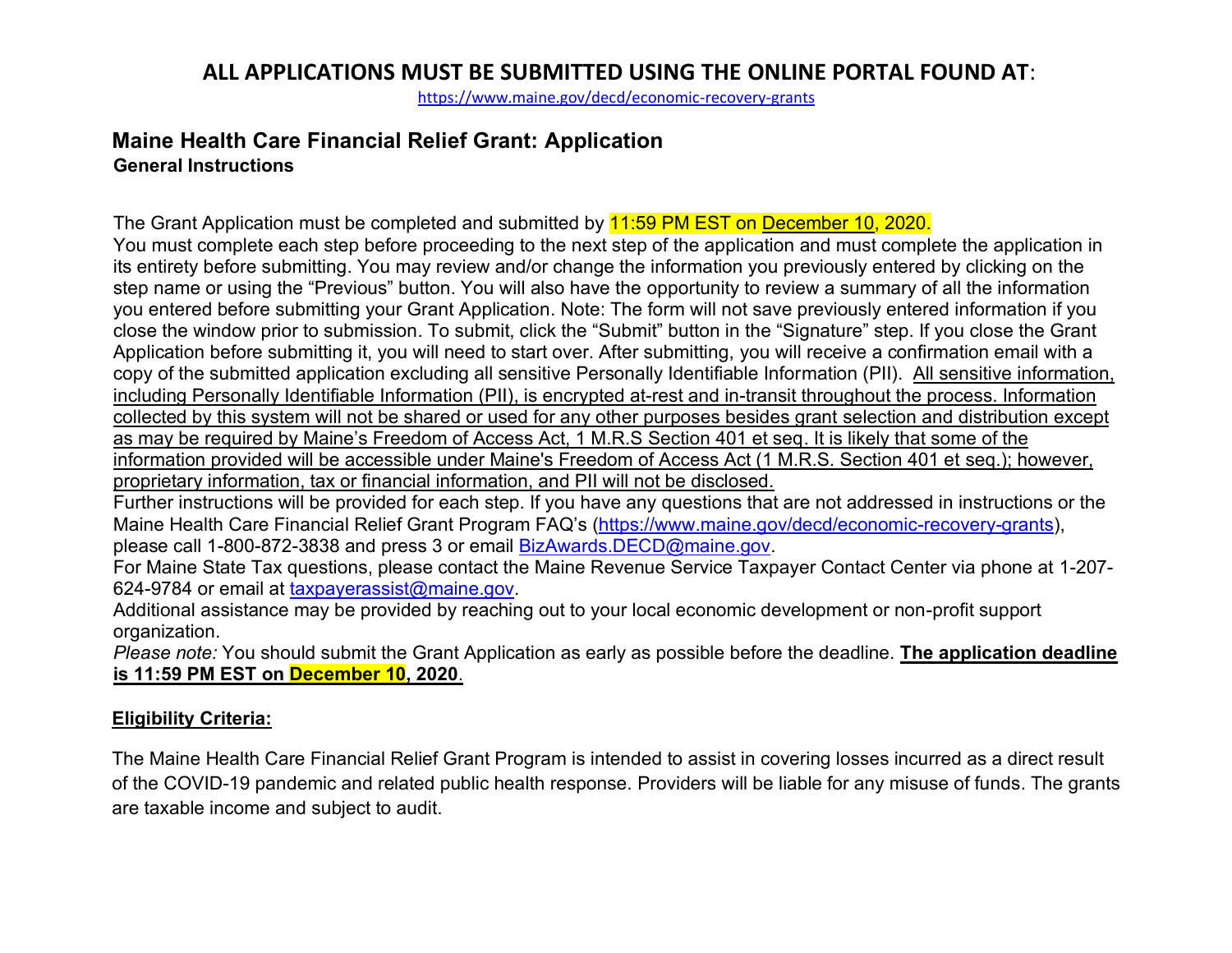<https://www.maine.gov/decd/economic-recovery-grants>

- Suggested organization expenses may include but are not limited to:
	- o Payroll costs and expenses;
	- o Rent or mortgage payments for organization facilities (unless otherwise waived by lessor/lender);
	- o Utilities payments;
	- o Purchase of personal protective equipment required by the organization;
	- o Business related equipment;
	- $\circ$  Investments that will support your organization's long-term sustainment;
	- $\circ$  Expenses incurred to replenish inventory or other necessary re-opening expenses; and
	- o Necessary operating expenses.
- Examples of unallowable expenses include (list is not all-inclusive):
	- o Depreciation expense
	- o Entertainment
	- o Lobbying
	- o Goods and Services for Personal Use
	- o Fines, Penalties, Damages and other Settlements
- Funds must be spent on operations that are strictly within Maine.
- This grant is considered reportable income; therefore, funding received from this grant must be included with reportable income at tax time. For applicable organizations, a Form 1099 will accompany any awarded grant monies.

To qualify for a Maine Health Care Financial Relief Grant your organization must:

- 1. Demonstrate a need for financial relief based on lost revenues or expenses incurred since March 1, 2020 due to COVID-19 impacts or related public health response;
- 2. Demonstrate an expected 20% loss in revenue minus expenses for 2020;
- 3. Be a health care provider which has accepted Medicaid members in 2020, including:
	- a. Hospitals and nursing facilities of any size which were not previously eligible under the Economic Recovery Grant Program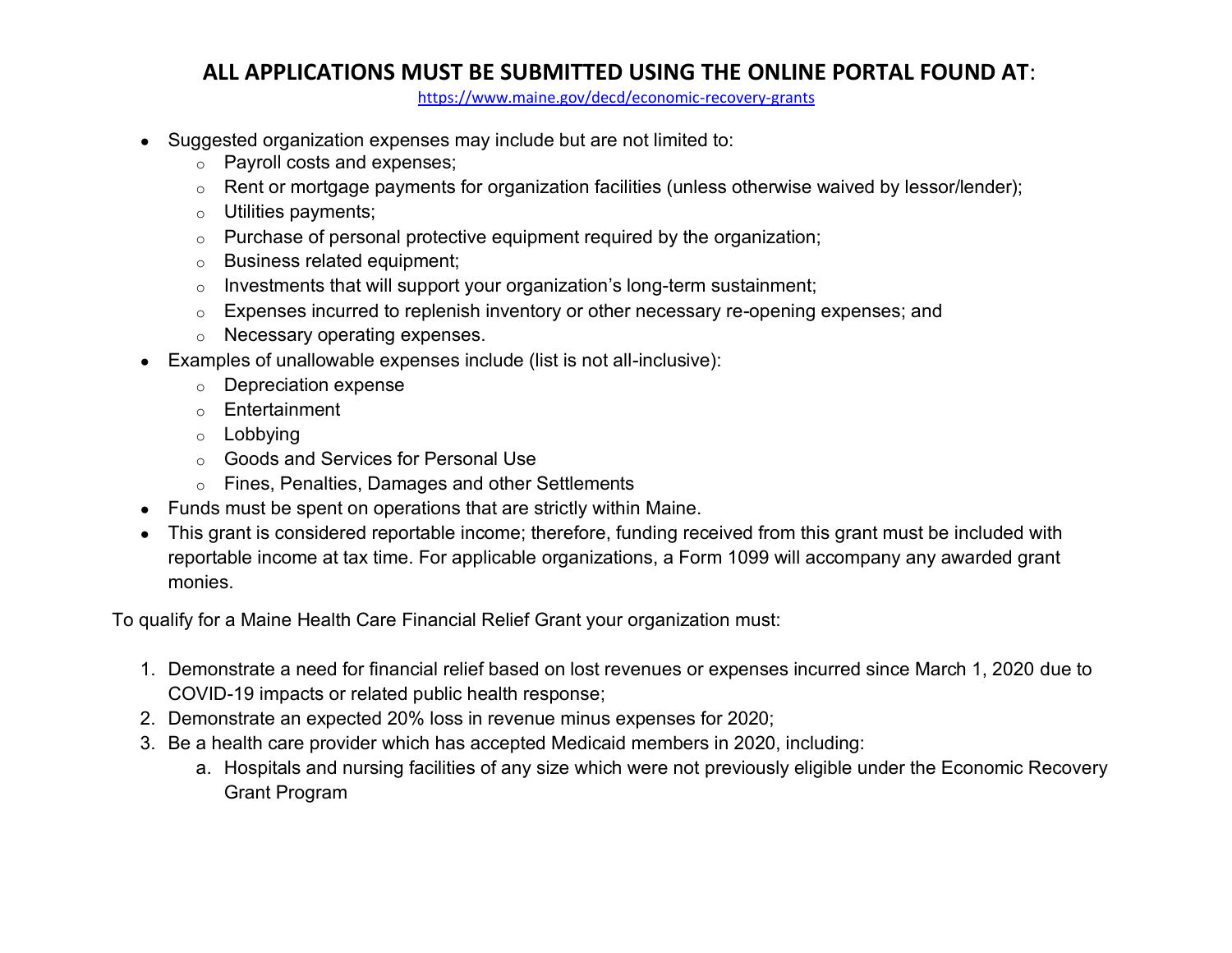<https://www.maine.gov/decd/economic-recovery-grants>

- b. Congregate Care Facilities and Home and Community Based Waiver Providers, of Behavioral Health and Intellectual/Developmental Disabilities Services, Group Practices, and other Medicaid Providers with more than 250 employees which were not previously eligible under the Economic Recovery Grant Program
- 4. Have significant operations in Maine (organization headquartered in Maine or have a minimum of 50% of employees and contract employees based in Maine);
- 5. Be current and in good standing with all Maine State payroll taxes, sales taxes, provider taxes, and state income taxes (as applicable) through September 30, 2020;
- 6. Have a Date of Incorporation or Purchase before August 1, 2019;
- 7. Be in good standing with the Maine Department of Labor;
- 8. Be in good standing with the Maine Department of Health and Human Services;
- 9. Not be in bankruptcy, unless actively providing services to clients;
- 10.Not have permanently ceased all operations;
- 11.Be in consistent compliance and not be under any current or past enforcement action with COVID-19 Prevention Requirements; and
- 12.For health care providers other than hospitals and nursing facilities, employ a combined total of more than 250 employees and contract employees throughout 2020.
	- a. For the purposes of this calculation, count 1 employee or contract employee if they are employed, on average, at least 30 hours of service per week or 130 hours of service per month. Count 0.5 for each parttime employee who is employed, on average, less than this.
- 13.If eligible for and/or awarded funds as part of Phase 1 or 2 of the Maine Economic Recovery Grant Program, your organization is ineligible for this Phase.

For non-profit organizations: Only organizations that file Form 990 or Form 990-EZ are eligible to apply.

Individual hospitals and Nursing Facilities may apply separately. Assisted Living facilities that have affiliated LLCs may submit separate applications, as long as each individual LLC has more than 250 employees. Otherwise, the group of affiliated entities must only submit one grant application. Please coordinate with other affiliated entities prior to submitting an application.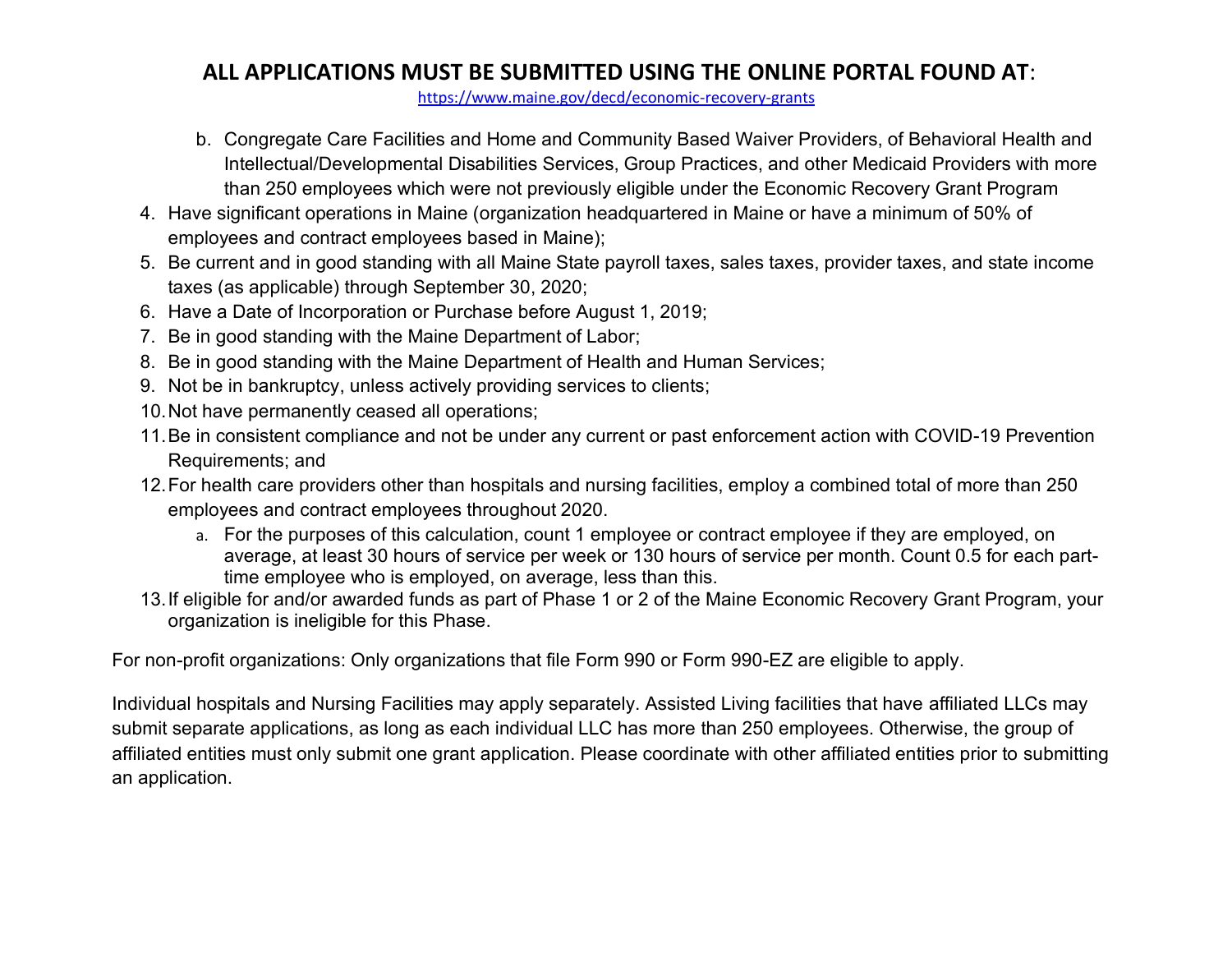<https://www.maine.gov/decd/economic-recovery-grants>

For purposes of the Maine Health Care Financial Relief Grant Program, your organization is considered affiliated with any other organization that:

- 1. Has the same Federal Taxpayer Identification Number (including Social Security Number)
- 2. Has the same corporate parent or grandparent
- 3. Is majority owned (more than 50%) by the same owner or group of owners

**Note:** If submitting a single application for a group of affiliated entities with the same corporate parent or grandparent, or same majority ownership, but different TINs, please report the TIN for each affiliate in the "Affiliated Organizations" section.

## **What you will need to complete this application:**

#### **You will need the following information about your organization (and any affiliated organizations) before you begin your Maine Health Care Financial Relief Grant application:**

- 1. Federal Taxpayer Identification Number (TIN)
	- Federal Employer Identification Number or Social Security Number
	- If submitting an application for affiliated entities with different TINs, you will need to report the TIN for each affiliate
- 2. National Provider Identifier(s)
- 3. Type of business/organization (non-profit or for-profit)
- 4. Data Universal Number System (DUNS) number. To set-up or verify a DUNS number, visit [https://www.grants.gov/applicants/organization-registration/step-1-obtain-duns-number.html.](https://urldefense.proofpoint.com/v2/url?u=https-3A__www.grants.gov_applicants_organization-2Dregistration_step-2D1-2Dobtain-2Dduns-2Dnumber.html&d=DwMFAg&c=WO-RGvefibhHBZq3fL85hQ&r=umgeq9-_MG6HnYCaDyNnNLwrDfx_-OAo120aIEsRu_8&m=E-S8jFm2s8jQ9AtaAdMoiSBHN1X1zsN8pFU6D6NNfHw&s=1g6r9VegQe7pDOxeE-ceZJeo2OSeOxC6bc_Bm93WPJU&e=)
	- **Note:** A DUNS number is required to receive grant funds and is part of the application.
- 5. Principal office address
- 6. "Doing business as" (DBA) name
- 7. Applicant address and other contact information
- 8. For businesses: Ownership percentage of each individual owner with greater than 25% equity
- 9. For sole proprietors: Total amount of unemployment compensation benefits received March 1, 2020 September 30, 2020
- 10.Documentation of any other monies awarded through federal grants or loans by the CARES Act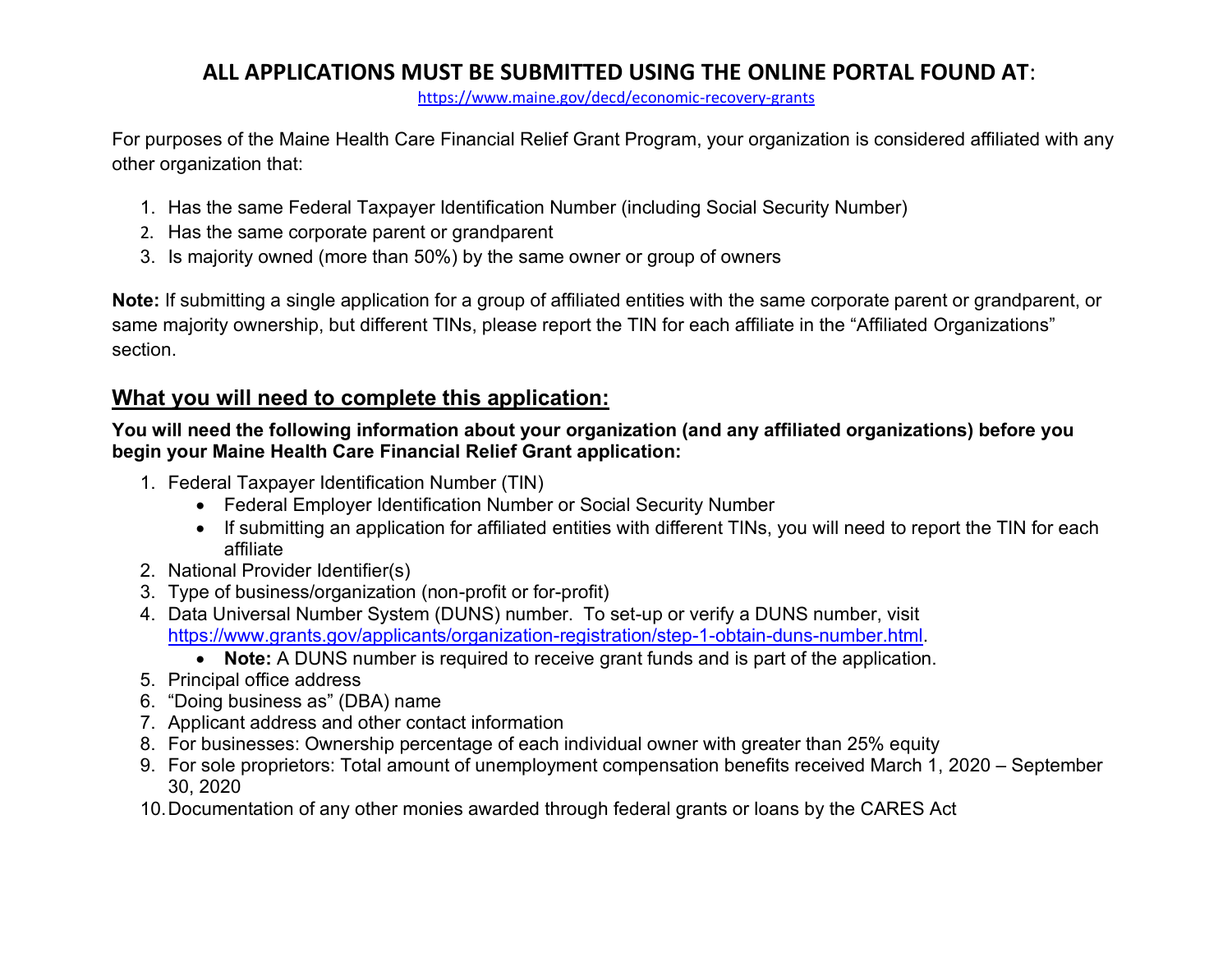<https://www.maine.gov/decd/economic-recovery-grants>

- 11.2017, 2018, and 2019 revenue, expenses, and depreciation (as applicable)
- 12.2020 anticipated revenue and expenses excluding depreciation, taking into account the impact of the COVID-19 pandemic on revenue and expenses
- 13.An estimate and justification of how much of your 2020 losses are a direct result of the pandemic and a disruption to operations.
- 14.A prepared, electronic W-9 in the event your organization is selected for a grant [\(https://www.irs.gov/pub/irs](https://www.irs.gov/pub/irs-pdf/fw9.pdf)[pdf/fw9.pdf\)](https://www.irs.gov/pub/irs-pdf/fw9.pdf)

# **Applicant Contact Information**

Note: The Applicant is the person completing this grant application.

**First Name** (Required) **Last Name** (Required) **Contact Title**

**Contact Phone** (Required) **Phone Extension**

**Email Address** (Required)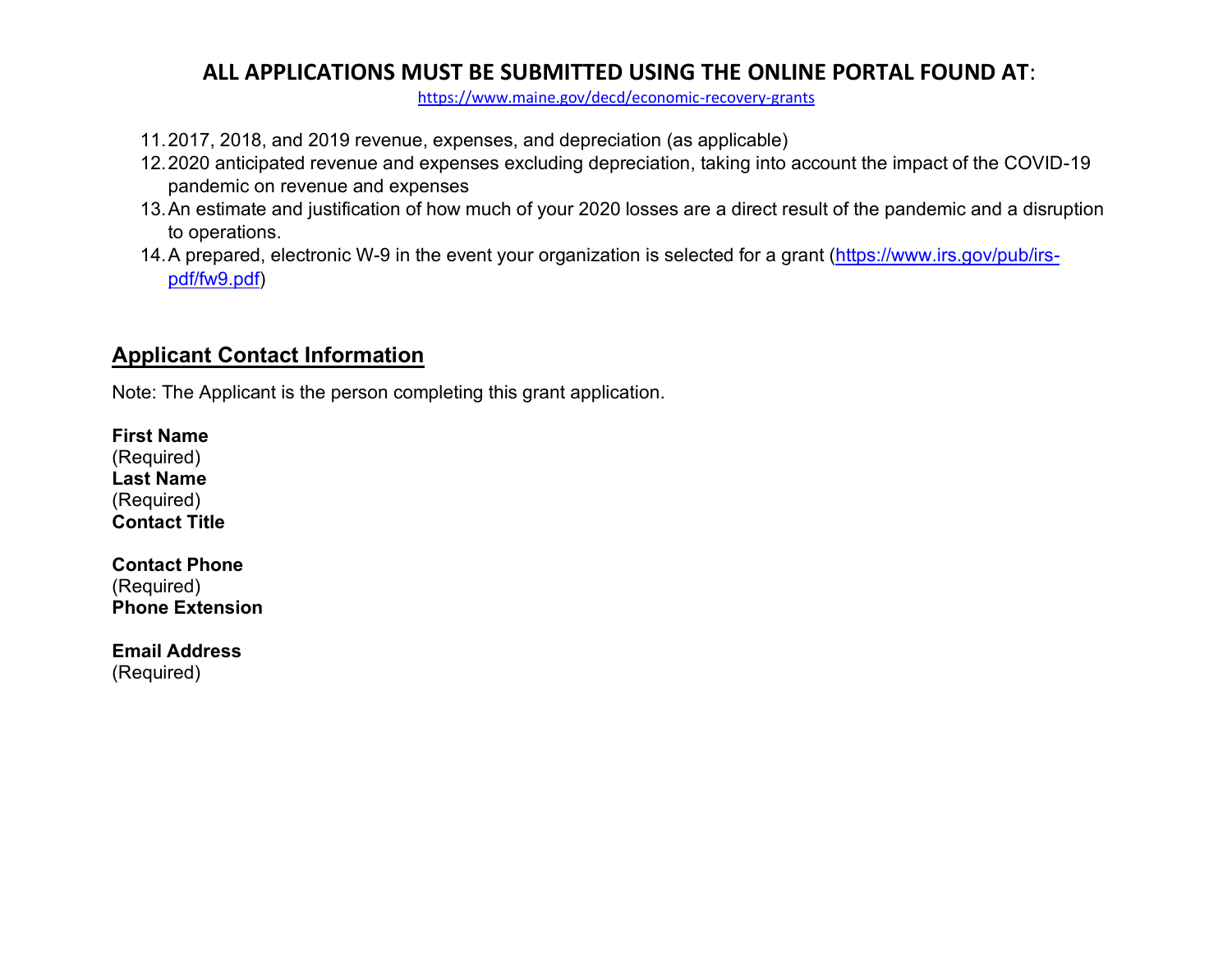<https://www.maine.gov/decd/economic-recovery-grants>

### **Organization Information:**

**Provide the following organization information:**

**Did your organization receive any funding from the Federal CARES Act or other Federal COVID-19 relief?**

• Yes or No (Required)

(If 'Yes')

**Provide the amounts of all Federal COVID-19 related grants and/or loans received by your organization through September 30, 2020.**

**Please Note:** If you are submitting an application for a group of affiliated organizations, provide the combined amounts received, or projected to be received, by the entire group of affiliated organizations.

#### **Round to whole dollars**

**Total Paycheck Protection Program (PPP) loan amount received** (Required) **Economic Injury Disaster Loan (EIDL) and/or EIDL Advance amount** (Required)

**For sole proprietors: Total amount of unemployment compensation benefits received March 1, 2020 – September 30, 2020** (Required for Sole proprietors)

**Total of any other grants and/or loans received by your organization related to COVID-19 Please Note:** DO NOT INCLUDE unemployment compensation benefits in the total amount of other grants and/or loans. (Required amount)

(If entered an amount other than 0 above) **For the total amount of other grants and/or loans above, provide the name and amount of each other grant and/or loan received:**

(Required)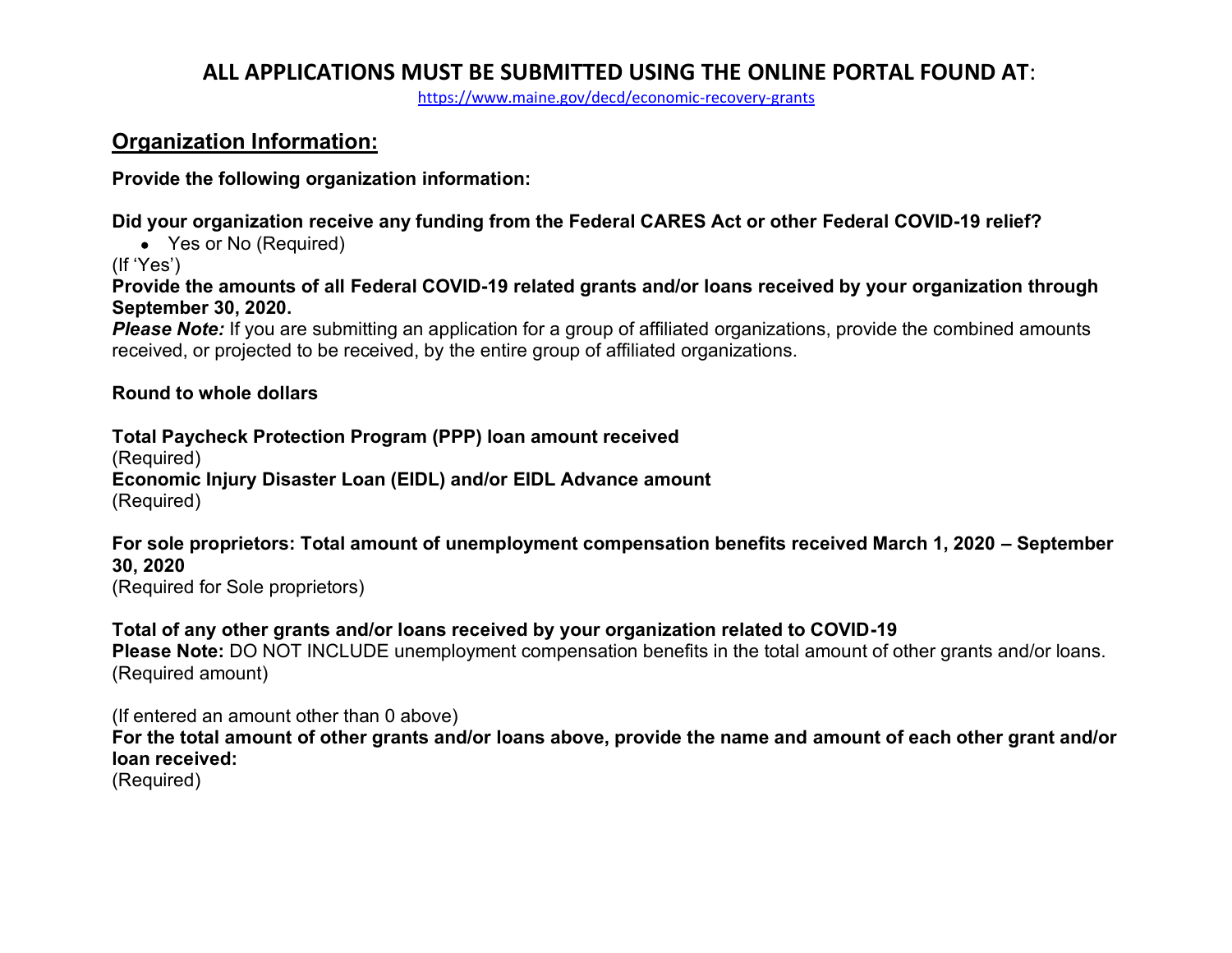<https://www.maine.gov/decd/economic-recovery-grants>

**Enter the amount of any grants or forgiven loans (or expected to be forgiven) that have not yet been expended or not accounted for in your revenue and expense lines from January to September 2020.** (Required)

**For example: Your organization received \$50,000 of PPP Loan, \$10,000 of EIDL Advance, \$40,000 of EIDL Loan, and \$10,000 of a separate non-forgivable loan. In this scenario you would only consider the PPP Funds if they are expected to be forgiven, and the EIDL Advance and the other two loan amounts are not forgivable and should be excluded. Of the total \$50,000 PPP loan you would provide the sum of the total unspent loan amount and spent loan amount as of September 30, 2020 ONLY if the following is true:**

- **The amount spent or expected to be spent will be forgiven or is expected to be forgiven.**
- **You have not already included the spent amounts in net income/loss through September 30, 2020, and instead they were recorded as liabilities on your balance sheet as of September 30, 2020.**

**Did your organization or an affiliated organization apply for a Maine Economic Recovery Grant during Phase 1 or Phase 2?**

• Yes or No (Required)

#### **How is your organization structured?**

- Sole Proprietorship
- Partnership
- LLC (Limited Liability Company): Single-Member
- LLC: C Corporation
- LLC: S Corporation
- LLC: Partnership
- C Corp
- S Corp
- B Corp
- Non-profit

#### **Name of Organization:**

(Required) **DBA Name** (Required)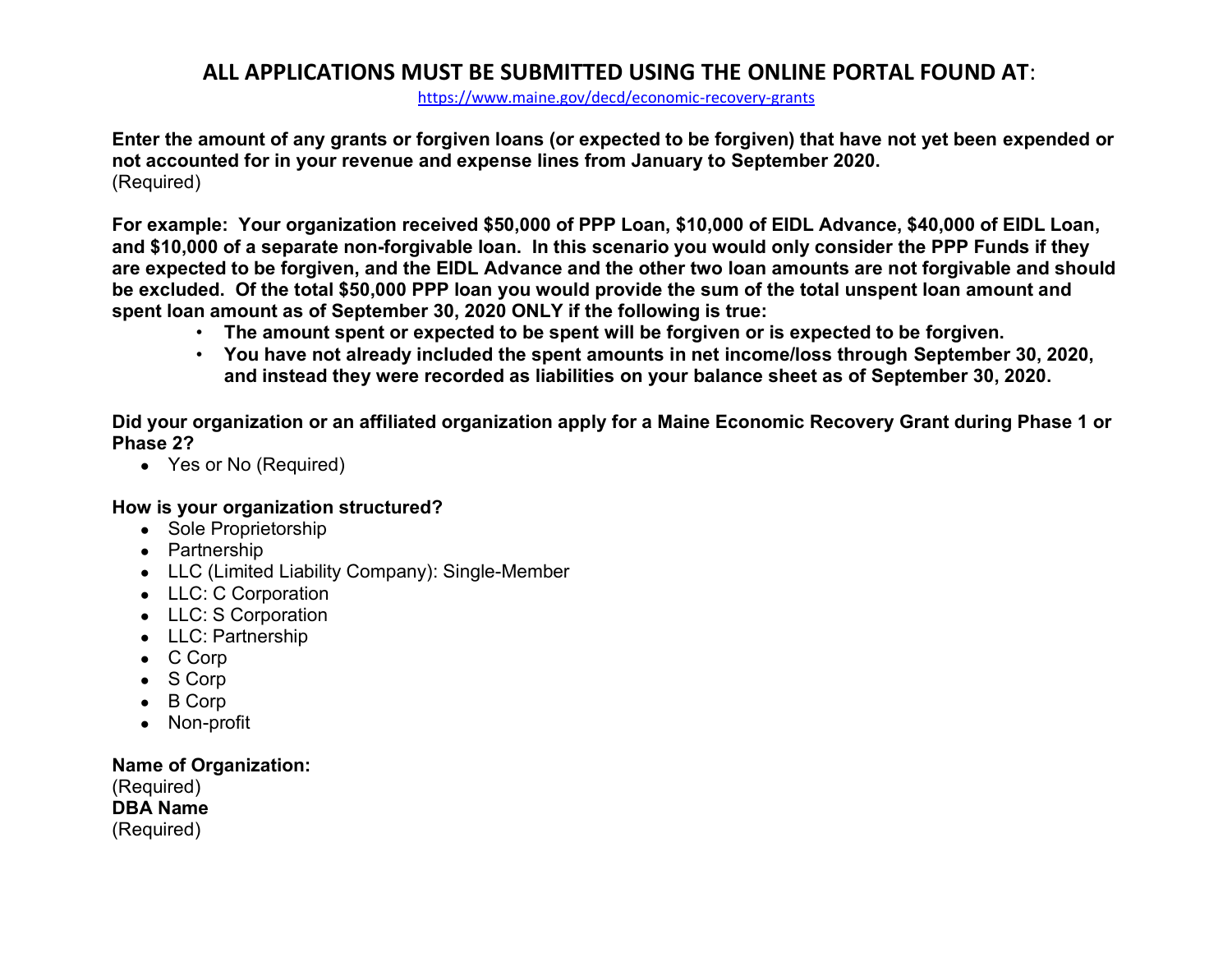<https://www.maine.gov/decd/economic-recovery-grants>

#### **Organization Office Address (Include County)**

(Required)

**Is the organization operating under a Federal Employer Identification Number or a Social Security Number?** (Required) (drop down menu)

• Federal Employer Identification Number or Social Security Number

#### **Enter the Federal Employer Identification Number or Social Security Number**

(Required)

**Confirm the Federal Employer Identification Number or Social Security Number**

(Required)

#### **Enter the National Provider Identifier**

(Required – Please enter all NPIs for the organization and all affiliated organizations, separating multiple NPIs by commas)

**DUNS Number (Allow up to two days to receive a DUNS number. Visit** 

**[https://www.grants.gov/applicants/organization-registration/step-1-obtain-duns-number.html](https://urldefense.proofpoint.com/v2/url?u=https-3A__www.grants.gov_applicants_organization-2Dregistration_step-2D1-2Dobtain-2Dduns-2Dnumber.html&d=DwMFAg&c=WO-RGvefibhHBZq3fL85hQ&r=umgeq9-_MG6HnYCaDyNnNLwrDfx_-OAo120aIEsRu_8&m=E-S8jFm2s8jQ9AtaAdMoiSBHN1X1zsN8pFU6D6NNfHw&s=1g6r9VegQe7pDOxeE-ceZJeo2OSeOxC6bc_Bm93WPJU&e=) to register.)** (Required)

### **Organization Type Information**

**In what industry is your organization?**  Drop Down

❏ Health Care and Social Assistance

❏ Other

(If 'Other", please list)

**Please describe organization activities that generate revenue (product or service provided by organization): (100 Words)**

#### **Select your business/organization type from the following list of North American Industry Classification System (NAICS) Code Categories.**

Required (searchable code bar by keyword would optimize this response, website [https://www.naics.com/search/\)](https://www.naics.com/search/)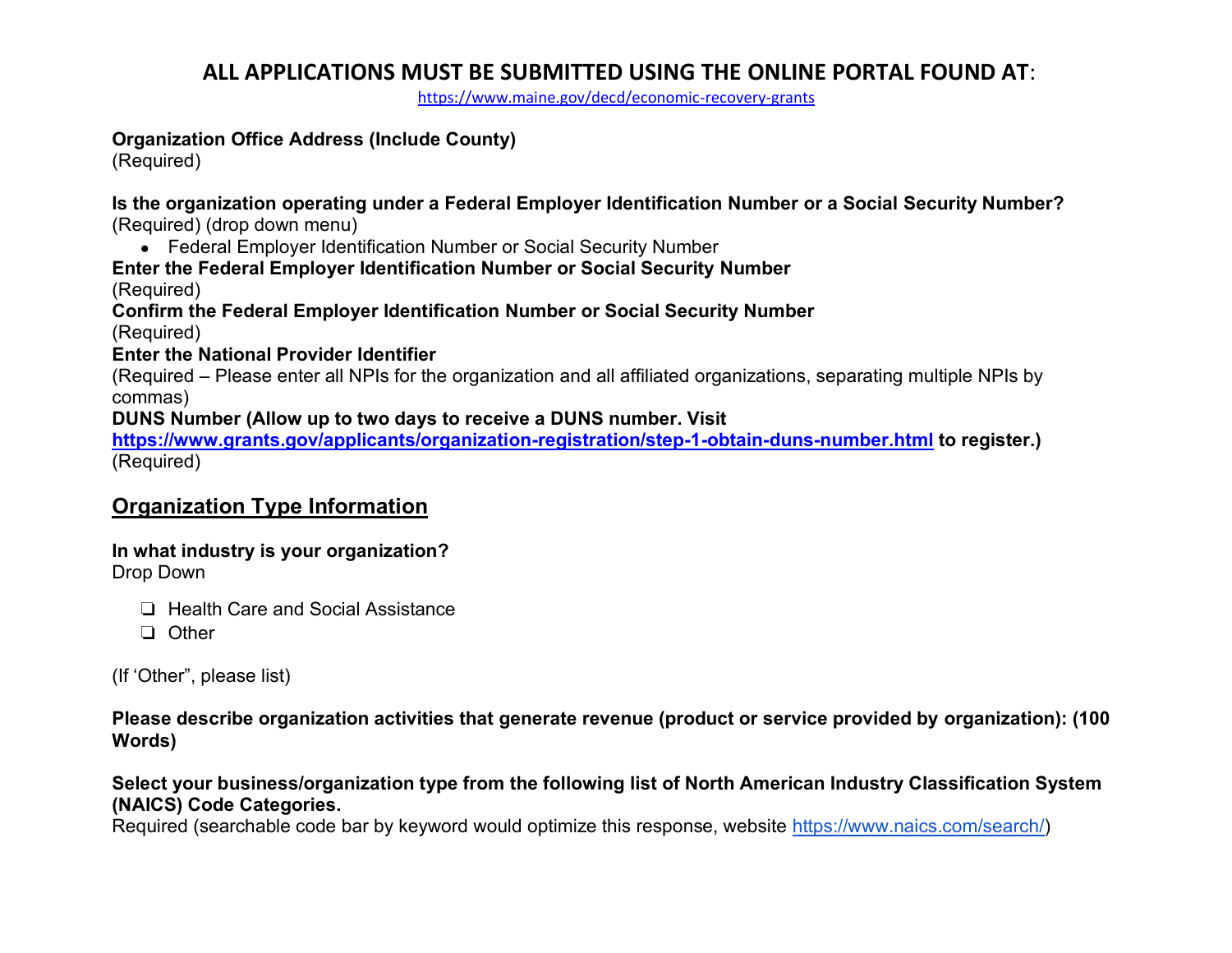<https://www.maine.gov/decd/economic-recovery-grants>

### **Affiliated Organizations**

#### **Is your organization affiliated with one or more other organization?**

*For purposes of the Maine Health Care Financial Relief Grant, your organization is considered affiliated with any other organization that:*

- 1. Has the same Federal Taxpayer Identification Number (including Social Security Number)
- 2. Has the same corporate parent or grandparent
- 3. Is majority owned (more than 50%) by the same owner or group of owners

Note: If submitting a single application for a group of affiliated entities with the same corporate parent or grandparent, or same majority ownership, but different TINs, please report the TIN for each affiliate in the section below.

**Individual hospitals and Nursing Facilities may apply separately. Assisted Living facilities that have affiliated LLCs may submit separate applications, as long as each individual LLC has more than 250 employees. Otherwise, the group of affiliated entities must only submit one grant application. Please coordinate with other affiliated entities prior to submitting an application.**

**Is your organization considered "affiliated" as defined by the above criteria?** Yes or No

(If 'Yes' to affiliated) **Principal Office Address** (Required) (Include County)

#### **Please list all other affiliated organizations and addresses along with the Federal Taxpayer Identification Numbers (TINs)**

(Required organization names, addresses, and all TINs associated with affiliates)

(If 'No' to affiliated, or after completion of the affiliated section)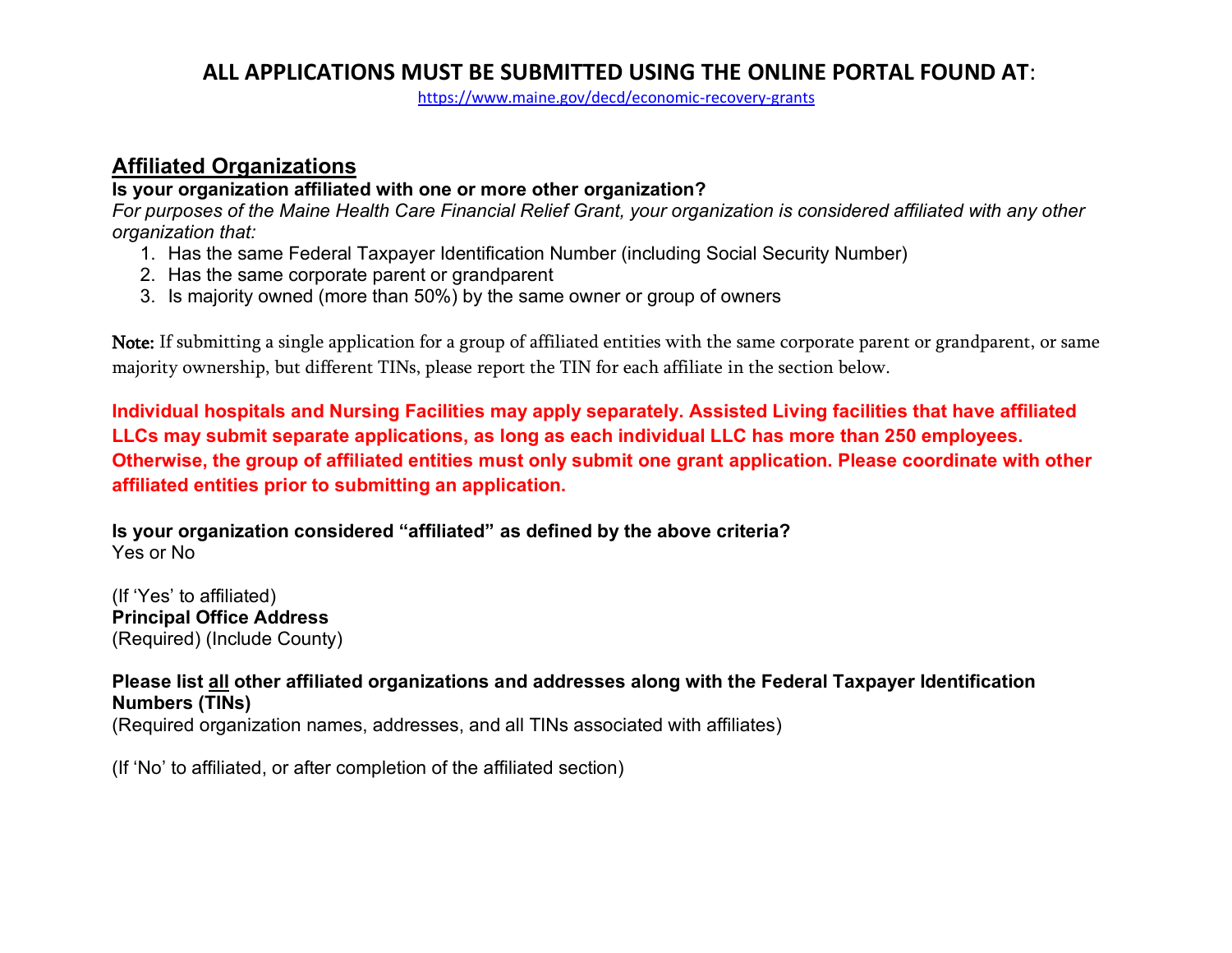<https://www.maine.gov/decd/economic-recovery-grants>

# **Individual Owner(s) (This question is not required for Non-Profit organizations)**

**Provide the following information for all individual owners with an ownership stake greater than 25%.** *Please Note:*

- If your organization is affiliated with one or more organizations, the ownership percentage of each individual owner must be her/his ownership percentages of the entire group of affiliated organizations.
- You must enter at least one owner.

**First Name** (Required) **Middle Initial**

**Last Name** (Required)

**Ownership Percentage** (Required)

**Owner's Address** (Required)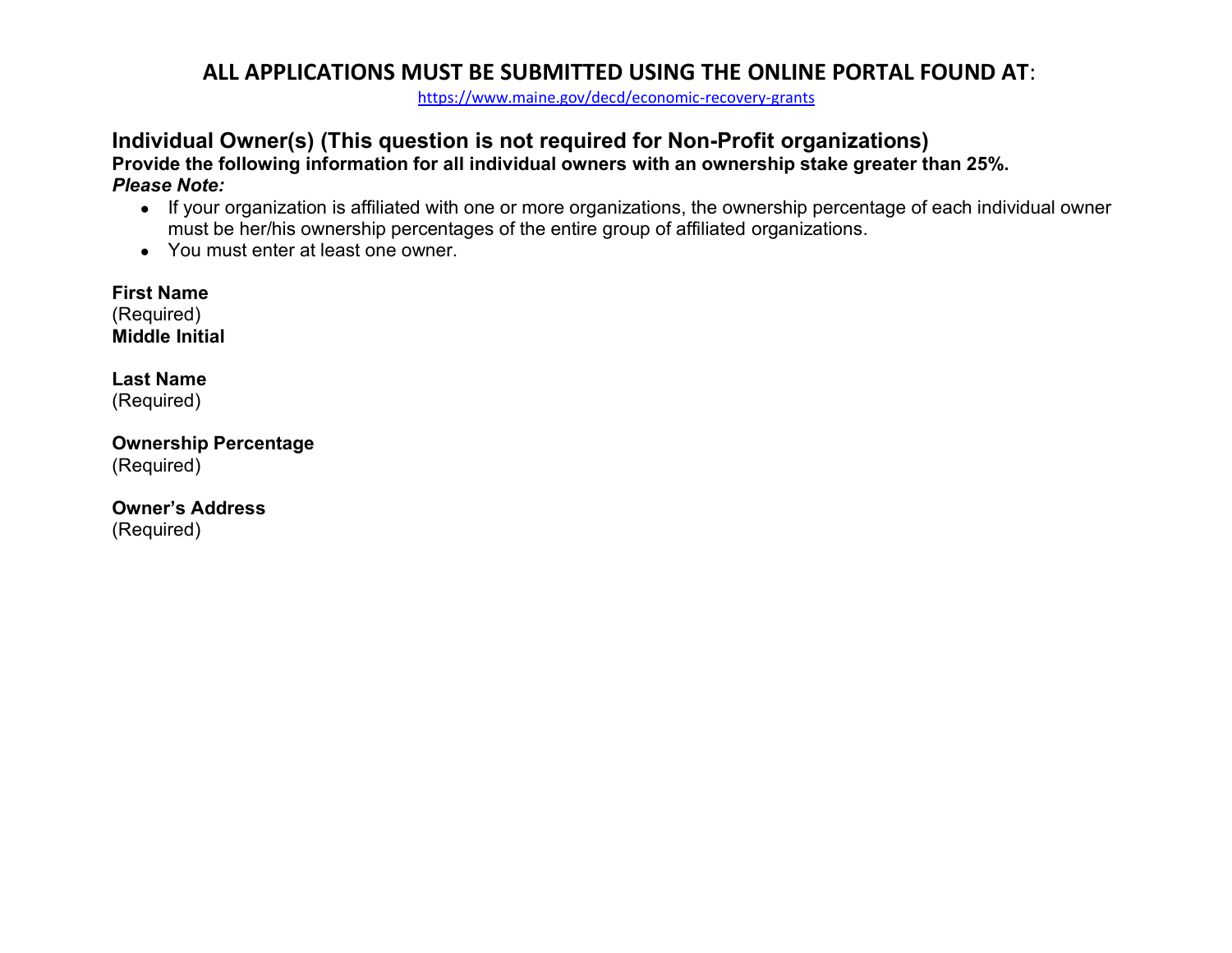<https://www.maine.gov/decd/economic-recovery-grants>

## **Financial Impact of COVID-19 Pandemic:**

Please note for the following section:

- 1. Provide your organization's 2017, 2018, and 2019 actual revenue, expenses, and depreciation as reported on the Federal income tax lines shown below.
- 2. Estimate your organization's 2020 revenue and expenses excluding depreciation, taking into account the impact of COVID-19 on both revenue and expenses. DO NOT USE pre-COVID-19 projections.
- 3. If your organization is affiliated with one or more other organizations, provide the combined revenue, expenses, and depreciation of the entire group of affiliated organizations.
- 4. If your organization's actual 2020 revenue less expenses is more than your estimate, your grant amount, if any, may be subject to recoupment in part or in full.

#### **Round to whole dollars**

#### **2017 Gross Receipts/Revenue 2018 Gross Receipts/Revenue 2019 Gross Receipts/Revenue**

- C Corporations: Line 11 on Form 1120
- S Corporations: Line 6 on Form 1120-S
- Partnerships: Line 8 on Form 1065
- Sole Proprietorships: Line 7 on Form 1040 Schedule C or Line 9 on Form 1040 Schedule F
- Non-Profits: Line 12 on Form 990 or Line 9 on Form 990EZ
- Required (Leave blank if business/organization was not required to file for the 2017, 2018, and/or 2019 Tax Year)

#### **2017 Expenses 2018 Expenses 2019 Expenses**

- C Corporations: Line 27 on Form 1120
- S Corporations: Line 20 on Form 1120-S
- Partnerships: Line 21 on Form 1065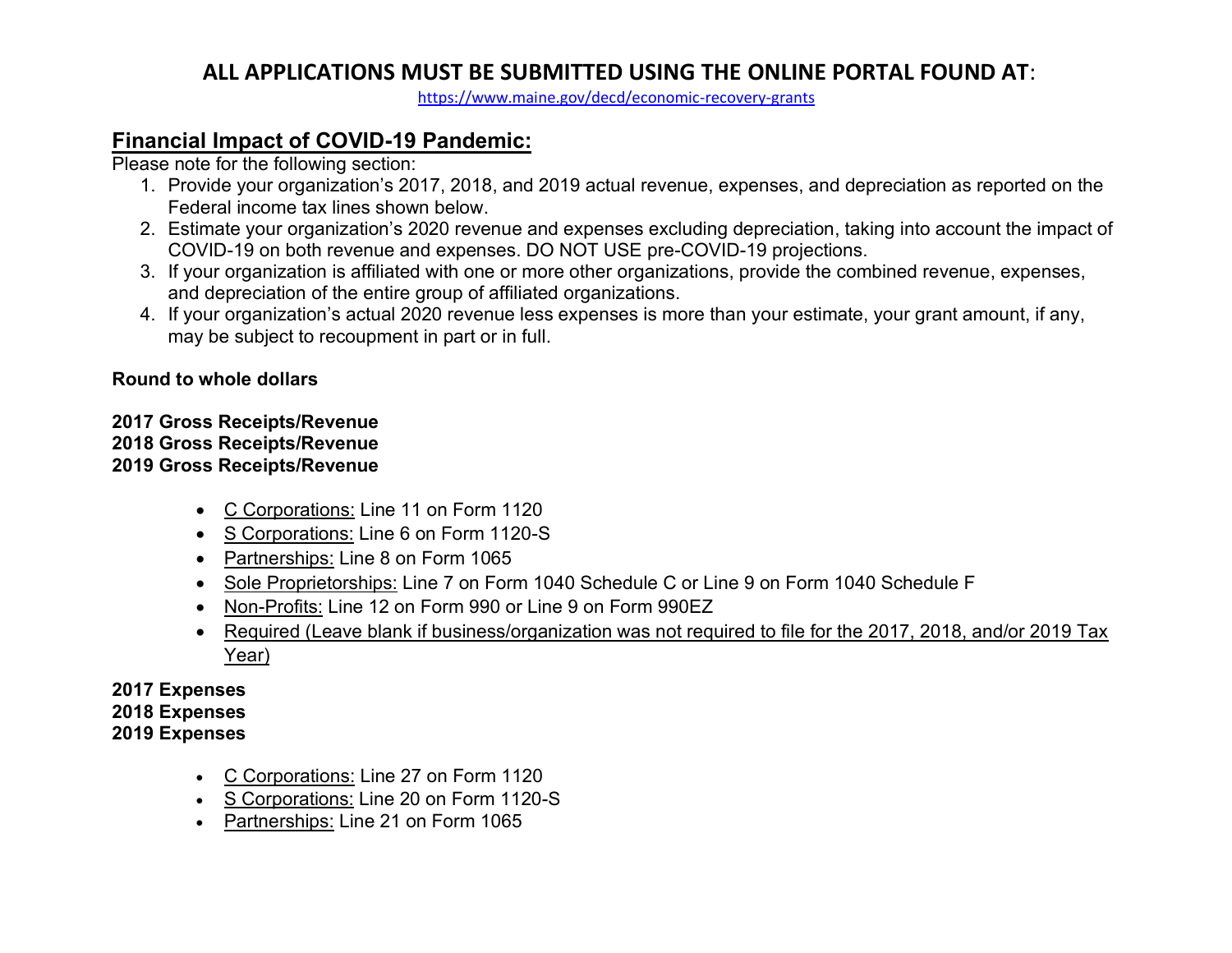<https://www.maine.gov/decd/economic-recovery-grants>

- Sole Proprietorships: Line 28 on Form 1040 Schedule C or Line 33 on Form 1040 Schedule F
- Non-Profits: Form 990 Line 18, Form 990EZ Line 17
- **2017 Depreciation**
- **2018 Depreciation**
- **2019 Depreciation**
	- C Corporations: Line 20 on Form 1120
	- S Corporations: Line 14 on Form 1120-S
	- Partnerships: Line 16c on Form 1065
	- Sole Proprietorships: Line 13 on Form 1040 Schedule C or Line 14 on Form 1040 Schedule F
	- Non-Profits: Form 990 Line 22 (Part IX), Form 990EZ Line 16 (Schedule O)

**2020 Gross Receipts/Revenue: Report your total gross receipts/revenue from similar sources from January 1, 2020 – September 30, 2020.** 

**\* Your 2020 receipts/revenue should be calculated in a similar fashion to your previous years to ensure consistency. Please review FAQs for more guidance**

**2020 Expenses: Report your total expenses from similar sources from January 1, 2020 – September 30, 2020. Note: Exclude depreciation in your forecasted 2020 expenses.**

**Provide a description connecting your anticipated 2020 loss of income to the COVID-19 pandemic or related public health response. How is COVID-19 reducing your average income revenue less expenses? (200 word limit)** (Required)

#### **Regarding the loss your organization has experienced in 2020, estimate the percent that is a direct result of COVID-19 or the related public health response:**

(If all of your loss is a result of COVID-19 or the public health response, this would be 100%) (Required)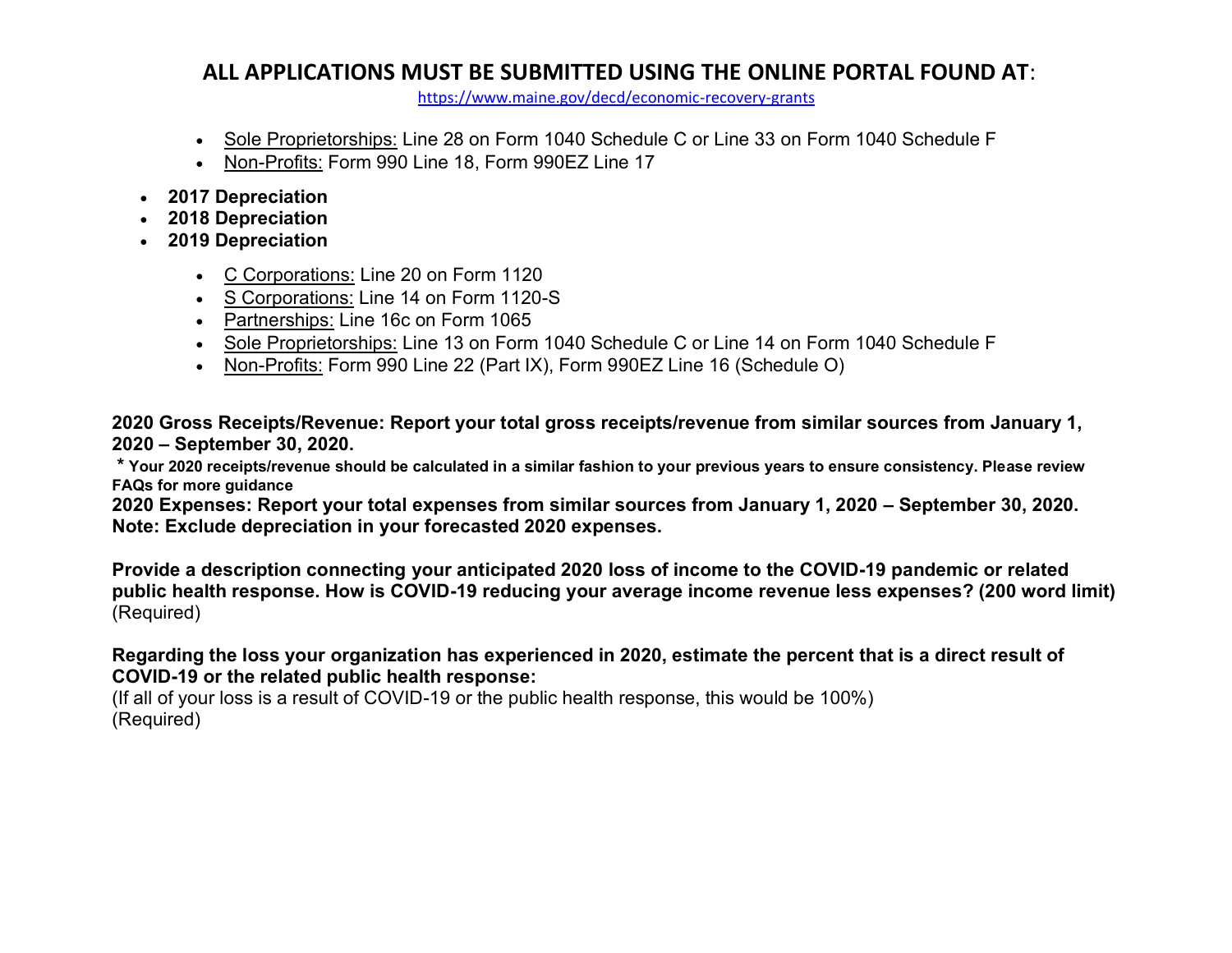<https://www.maine.gov/decd/economic-recovery-grants>

### **Maine Revenue Services Taxpayer Information**

To assist the Department of Economic and Community Development (DECD) in evaluating your eligibility for the Maine Health Care Financial Relief Grant Program, this section authorizes Maine Revenue Services (MRS) to verify certain confidential tax information and to disclose the status of your Maine tax and filing obligations to DECD.

For Maine State Tax questions please contact the Maine Revenue Service Taxpayer Contact Center via email at [taxpayerassist@maine.gov](mailto:taxpayerassist@maine.gov) or via phone at 1-207-624-9784.

#### **Note: Any question not answered completely and correctly will delay the review process.**

Do you have any State of Maine tax liability that is presently due or owing?

- Yes or No
	- o If 'Yes', please explain (limit 200 words)

During the past 7 years, were you required to file any State of Maine tax return(s) other than income tax?

- Yes or No
	- o If 'Yes', please list:
		- Tax Type: Account No.: (ability to include numerous Tax Type and corresponding Account Number)

Have you filed State of Maine income tax returns, and returns for each of the tax types listed above, for each of the past 7 years?

- Yes or No
	- o If 'No', please list the tax type, year(s), and explain why the return(s) was not filed (for example because you were not in business, or because you lived outside of Maine and were not required to file):

Tax Type: The Pear(s) Tax Type: The Peason for Not Filing: The Marketing (ability to fill our tax type, year(s), and reason for not filing, several times)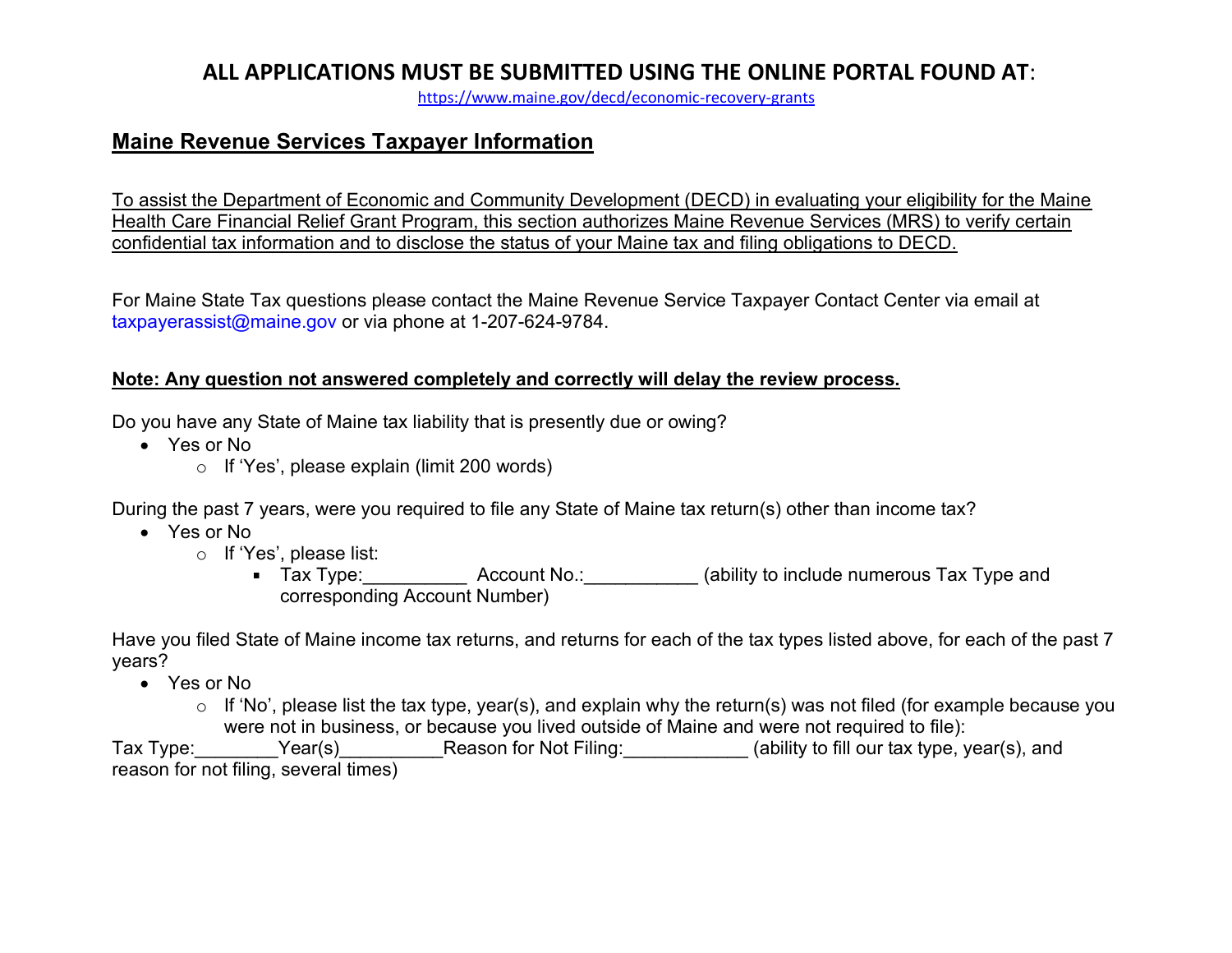<https://www.maine.gov/decd/economic-recovery-grants>

### **Organization Qualification Questions**

#### **Please answer the following statements about your organization.**

My organization is current and in good standing with all Maine State payroll taxes, sales taxes, provider taxes, and state income taxes (as applicable) through September 30, 2020. (Required)

• Yes or No

My organization is in good standing with the Maine Department of Labor. (Required)

• Yes or No

My organization is in bankruptcy. 'YES' means the organization **is** in bankruptcy. (Required)

● Yes or No

(If 'YES' to the above)

My organization is actively providing services to clients.

● Yes or No

My organization has permanently ceased all operations. 'YES' means the organization has closed, with no intent to reopen. (Required)

• Yes or No

My organization has a minimum of 50% of employees and contract employees based in Maine. (Required)

• Yes or No

My organization's primary location/corporate headquarters is in Maine. (Required)

• Yes or No

My organization has been in consistent compliance with COVID-19 Prevention Requirements. (Required)

● Yes or No

My organization is under or has been under enforcement action with COVID-19 Prevention Requirements. 'YES' means the organization has been or is under enforcement action due to non-compliance. (Required)

● Yes or No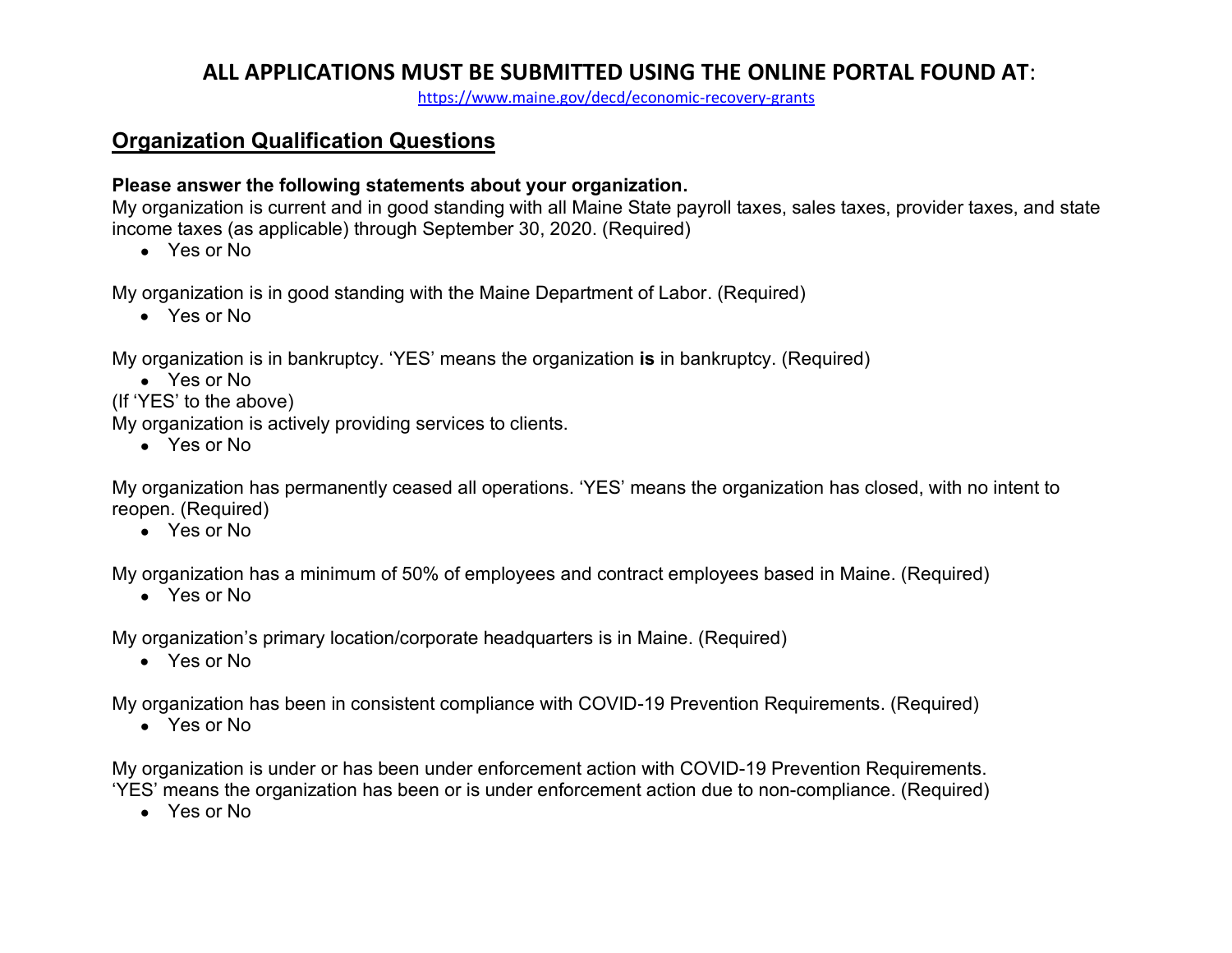<https://www.maine.gov/decd/economic-recovery-grants>

o (If YES) Provide brief justification (200 word limit)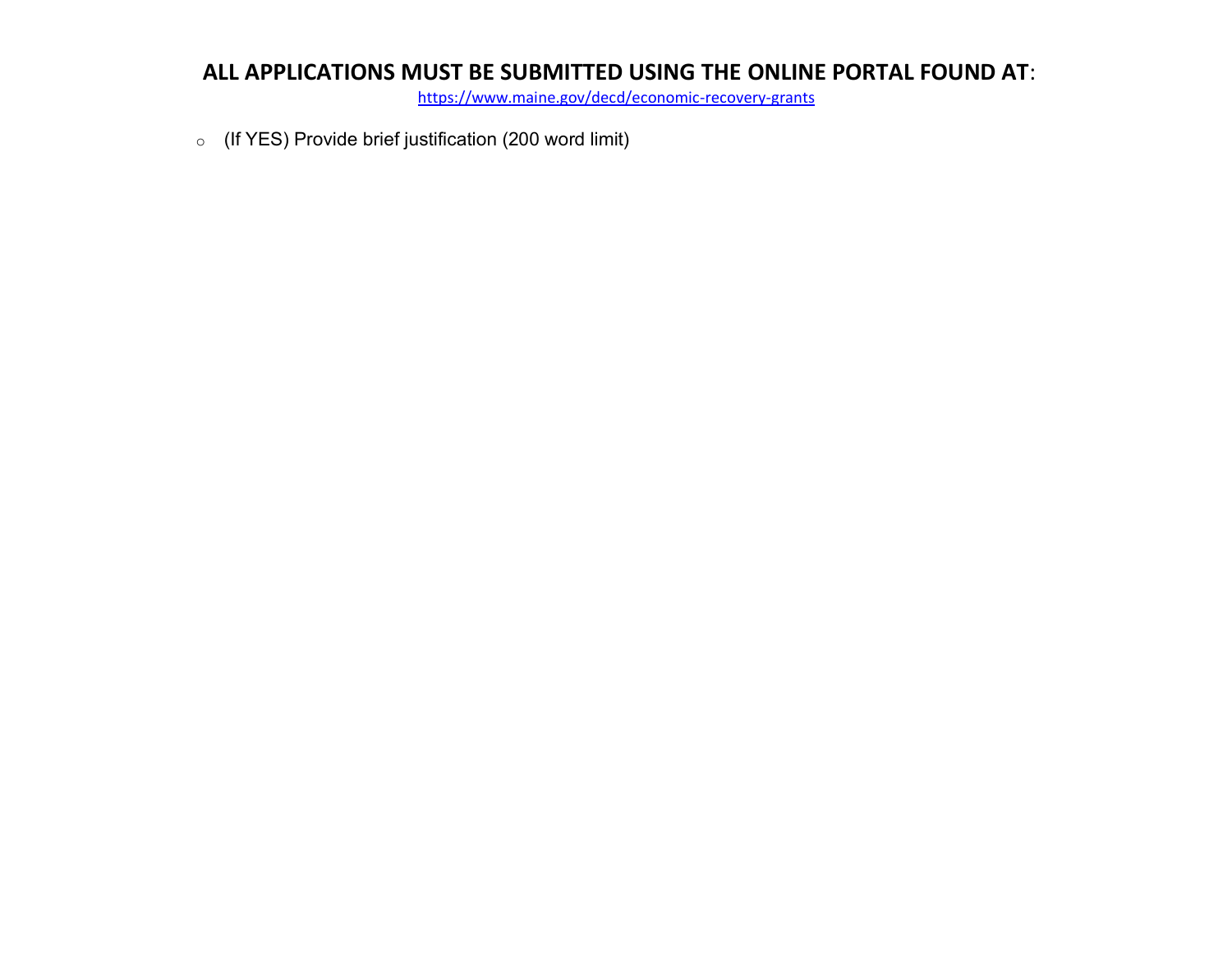<https://www.maine.gov/decd/economic-recovery-grants>

### **Additional Organization Questions:**

How many full time equivalent (FTE) employees does your organization have? (Required)

- Count 1 FTE for each full-time employee (employed on average at least 30 hours of service per week, or 130 hours of service per month)
- Count 0.5 for each part-time employee (employed an average of less than 30 hours of service per week or less than 130 hours of service per month)
- Only count yourself as a FTE if you treat yourself as a W-2 employee of the company
- Include 1099 contract employees in this calculation
- (SUBMIT NUMBER)

Is your organization led by a majority of black, indigenous, immigrant or other people of color?

• Yes or No (Required)

Does your organization primarily serve Black, Indigenous, People of Color (BIPOC) communities?

• Yes or No (Required)

Does your organization primarily serve underrepresented or impoverished communities?

- Yes or No (Required)
- If yes, describe the community that makes up the majority of your client base (200 words)

Are you, your chief executive officer (executive director/president/proprietor), or equivalent able to certify that the organization will make its best-effort not to furlough or lay off any individuals from the time of application through the end of the COVID-19 outbreak period?

• Yes or No or N/A

Are you, your chief executive officer (executive director/president/proprietor), or equivalent able to certify that the organization has a material financial need that cannot be overcome without the use of emergency relief funds at this time (e.g., does not have significant cash reserves that can support your operations during this period of economic disruption)?

• Yes or No

When was your organization incorporated/registered (how old is your organization)? (Note: if you purchased your organization, use the date of purchase)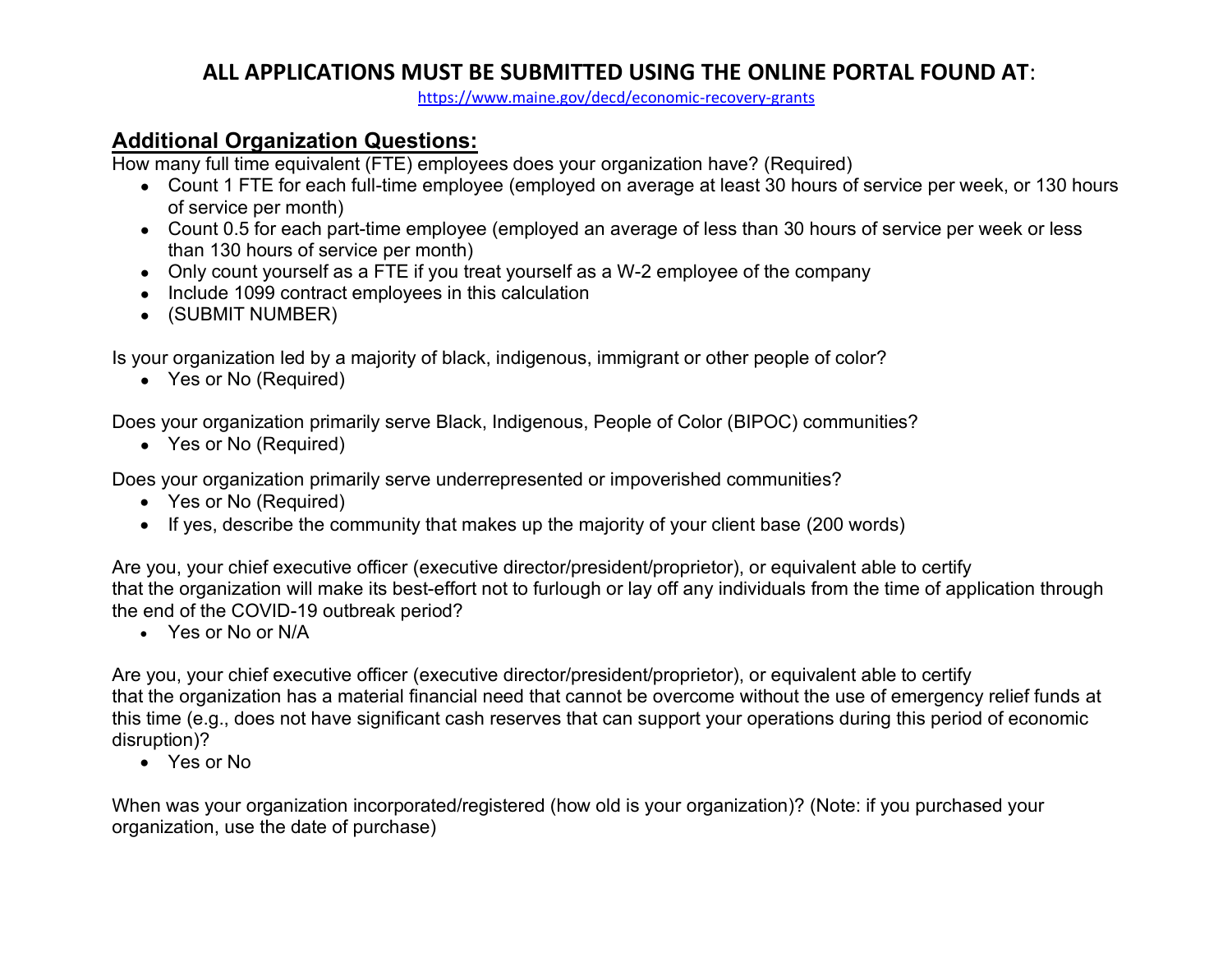<https://www.maine.gov/decd/economic-recovery-grants>

● (Month, Year) (Required)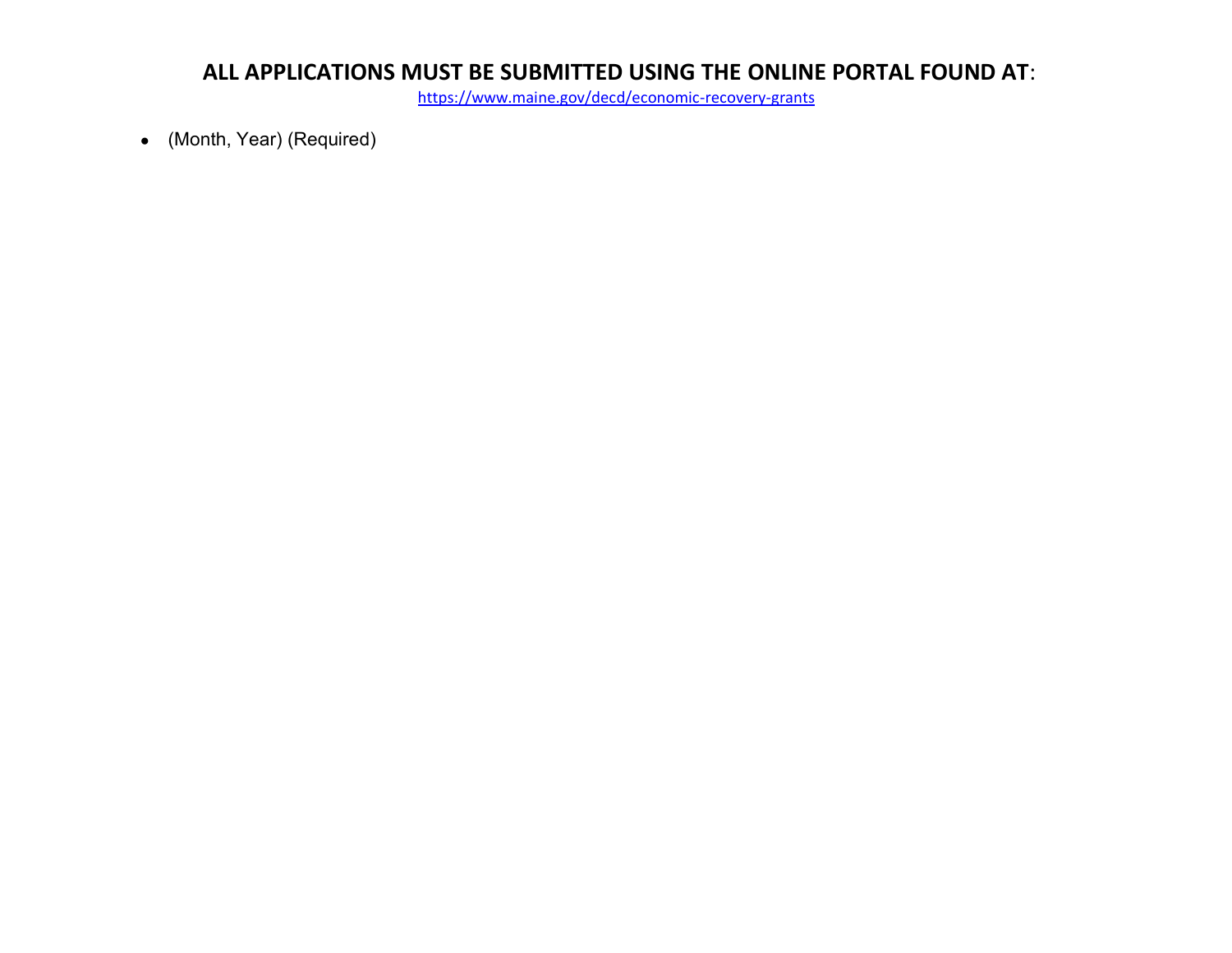<https://www.maine.gov/decd/economic-recovery-grants>

# **Maine Health Care Financial Relief Grant Program Agreement and Certification**

#### **Certification:**

I (applicant) hereby certify that;

- $\Box$  To the best of my knowledge and belief, all information contained in this application is true and correct and current as of the date signed below;
- $\Box$  I will comply with all applicable State and federal laws and regulations;
- I acknowledge that I am applying for and may receive Maine Health Care Financial Relief Grant Program funds and that I have not benefited from other federal, state or local funds that would fully cover the losses I have experienced due to the COVID-19 pandemic without the assistance I am applying for, and that the State of Maine, and the Federal Government are hereby authorized to verify the information contained herein.
- $\Box$  I understand that my taxpayer information is confidential under 36 M.R.S. § 191. By signing this form, I authorize Maine Revenue Services (MRS) to verify any confidential information for DECD, relating to tax years 2017, 2018, 2019, and 2020, that is necessary to evaluate my eligibility for the Maine Health Care Financial Relief Grant Program and to disclose the status of my Maine tax and filing obligations to DECD as my duly authorized representative, pursuant to 36 M.R.S. §§ 191(2)(A) or (DD)(8).
- $\Box$  I understand that, regarding my Maine tax and filing obligations, the disclosure will be limited to whether any Maine tax liability is presently due or owing and whether it appears, based on my responses in this authorization and a limited review of my confidential information, that I have filed all required Maine tax returns during the past 7 years.
- $\Box$  There are no actions, suits or proceedings pending or, to the knowledge of the applicant, threatened against or affecting the applicant and/or business/organization at law or in equity before any court or administrative officer or agency which might result in any material adverse change in the business or financial condition of the applicant.
- $\Box$  I understand that some of the information provided will be accessible and subject to disclosure under Maine's Freedom of Access Act (1 M.R.S. Section 401 et seq.).

### **Agreement to Electronic Signature:**

By submitting this Application and checking the box for acceptance, I understand, agree and accept use of its electronic signature as binding and final.

### **Authority to Sign:**